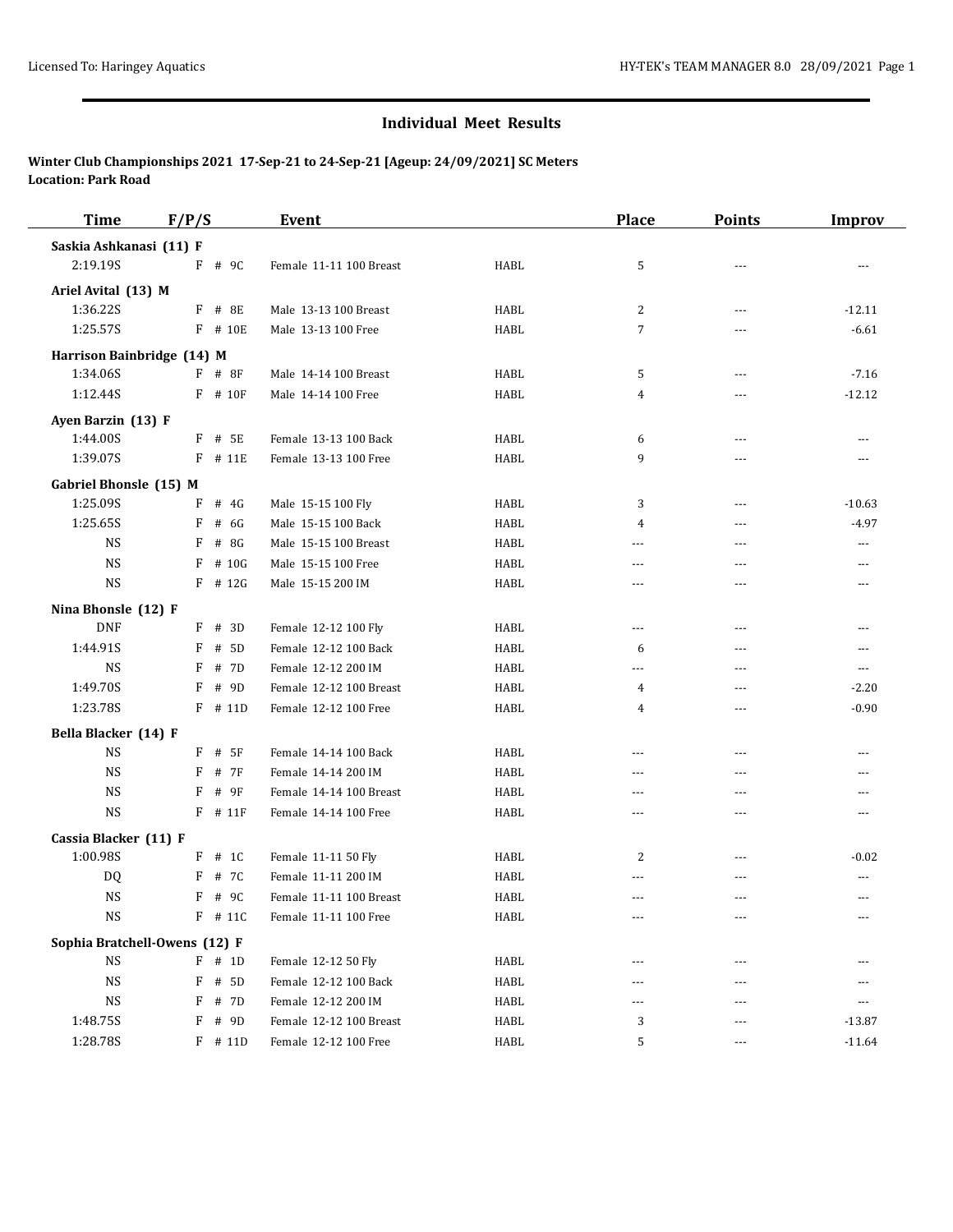| <b>Time</b>                           | F/P/S        | <b>Event</b>            |      | <b>Place</b> | <b>Points</b>  | Improv                   |
|---------------------------------------|--------------|-------------------------|------|--------------|----------------|--------------------------|
| Anton Brinkmann (14) M                |              |                         |      |              |                |                          |
| <b>NS</b>                             | $F$ # 2F     | Male 14-14 50 Fly       | HABL | $- - -$      | ---            |                          |
| <b>NS</b>                             | # 6F<br>F    | Male 14-14 100 Back     | HABL | ---          | ---            | ---                      |
| <b>NS</b>                             | $F$ # 8F     | Male 14-14 100 Breast   | HABL | ---          | ---            | ---                      |
| <b>NS</b>                             | $F$ # 10 $F$ | Male 14-14 100 Free     | HABL | $\cdots$     | $---$          | $---$                    |
| <b>NS</b>                             | $F$ # 12 $F$ | Male 14-14 200 IM       | HABL | ---          | ---            | $\cdots$                 |
| Elia Caravati-Pringle (15) M          |              |                         |      |              |                |                          |
| 1:25.44S                              | $F$ # 4G     | Male 15-15 100 Fly      | HABL | 4            | ---            | $-0.03$                  |
| 1:13.82S                              | $F$ # 6G     | Male 15-15 100 Back     | HABL | 1            | $\cdots$       | $-1.52$                  |
| 1:30.22S                              | F<br># 8G    | Male 15-15 100 Breast   | HABL | 3            | $\overline{a}$ | $-4.53$                  |
| 1:07.91S                              | F<br># 10G   | Male 15-15 100 Free     | HABL | 3            | ---            | $-0.37$                  |
| 2:48.44S                              | $F$ # 12G    | Male 15-15 200 IM       | HABL | 2            | ---            | $-1.92$                  |
| Isobel Carter (14) F                  |              |                         |      |              |                |                          |
| 1:28.41S                              | $F$ # 3F     | Female 14-14 100 Fly    | HABL | 3            | $---$          | $---$                    |
| <b>NS</b>                             | $F$ # 5F     | Female 14-14 100 Back   | HABL | $---$        | $\overline{a}$ |                          |
| 3:17.42S                              | F<br># 7F    | Female 14-14 200 IM     | HABL | 3            | $\overline{a}$ | $---$                    |
| 1:37.56S                              | # 9F<br>F    | Female 14-14 100 Breast | HABL | 4            | $\overline{a}$ | $-33.06$                 |
| 1:13.43S                              | $F$ # 11 $F$ | Female 14-14 100 Free   | HABL | 3            | ---            | $-7.60$                  |
| Selena Charalambous (12) F            |              |                         |      |              |                |                          |
| 1:27.22S                              | $F$ # 5D     | Female 12-12 100 Back   | HABL | 2            | ---            | $-6.16$                  |
| 3:09.42S                              | F # 7D       | Female 12-12 200 IM     | HABL | $\mathbf{1}$ | ---            | $\overline{\phantom{a}}$ |
| 1:38.81S                              | F<br># 9D    | Female 12-12 100 Breast | HABL | $\mathbf{1}$ | ---            | $-0.23$                  |
| 1:16.19S                              | $F$ # 11D    | Female 12-12 100 Free   | HABL | 2            | $\overline{a}$ | 0.81                     |
| Maxine Chu (12) F                     |              |                         |      |              |                |                          |
| 1:34.96S                              | $F$ # 3D     | Female 12-12 100 Fly    | HABL | 1            | $\cdots$       | 0.41                     |
| 1:28.84S                              | F # 5D       | Female 12-12 100 Back   | HABL | 3            | ---            | $-5.68$                  |
| 3:14.44S                              | F # 7D       | Female 12-12 200 IM     | HABL | 3            | $\cdots$       | $\cdots$                 |
| 1:17.66S                              | $F$ # 11D    | Female 12-12 100 Free   | HABL | 3            | ---            | $-1.09$                  |
| Aimee Clarke (14) F                   |              |                         |      |              |                |                          |
| 45.32S                                | $F$ # 1F     | Female 14-14 50 Fly     | HABL | 2            | $  -$          | $-1.87$                  |
| 1:33.91S                              | $F$ # 5F     | Female 14-14 100 Back   | HABL | 4            | ---            | $-13.22$                 |
| 1:40.57S                              | $F$ # 9 $F$  | Female 14-14 100 Breast | HABL | 5            | $\overline{a}$ | $-3.69$                  |
| 1:22.02S                              | $F$ # 11 $F$ | Female 14-14 100 Free   | HABL | 5            |                | $-9.36$                  |
|                                       |              |                         |      |              |                |                          |
| Rosa Clarke (14) F<br>1:36.79S        | $F$ # 5F     | Female 14-14 100 Back   | HABL | 5            | ---            | $-8.30$                  |
|                                       |              |                         |      |              |                |                          |
| Sebastian Clark (10) M<br>$_{\rm NS}$ |              |                         |      |              |                |                          |
|                                       | $F$ # 2B     | Male 10-10 50 Fly       | HABL | ---          | ---            |                          |
| 1:56.68S                              | $F$ # 6B     | Male 10-10 100 Back     | HABL | 2            |                |                          |
| DQ                                    | $F$ # 8B     | Male 10-10 100 Breast   | HABL | ---          |                |                          |
| 1:47.50S                              | $F$ # 10B    | Male 10-10 100 Free     | HABL | 2            | ---            | ---                      |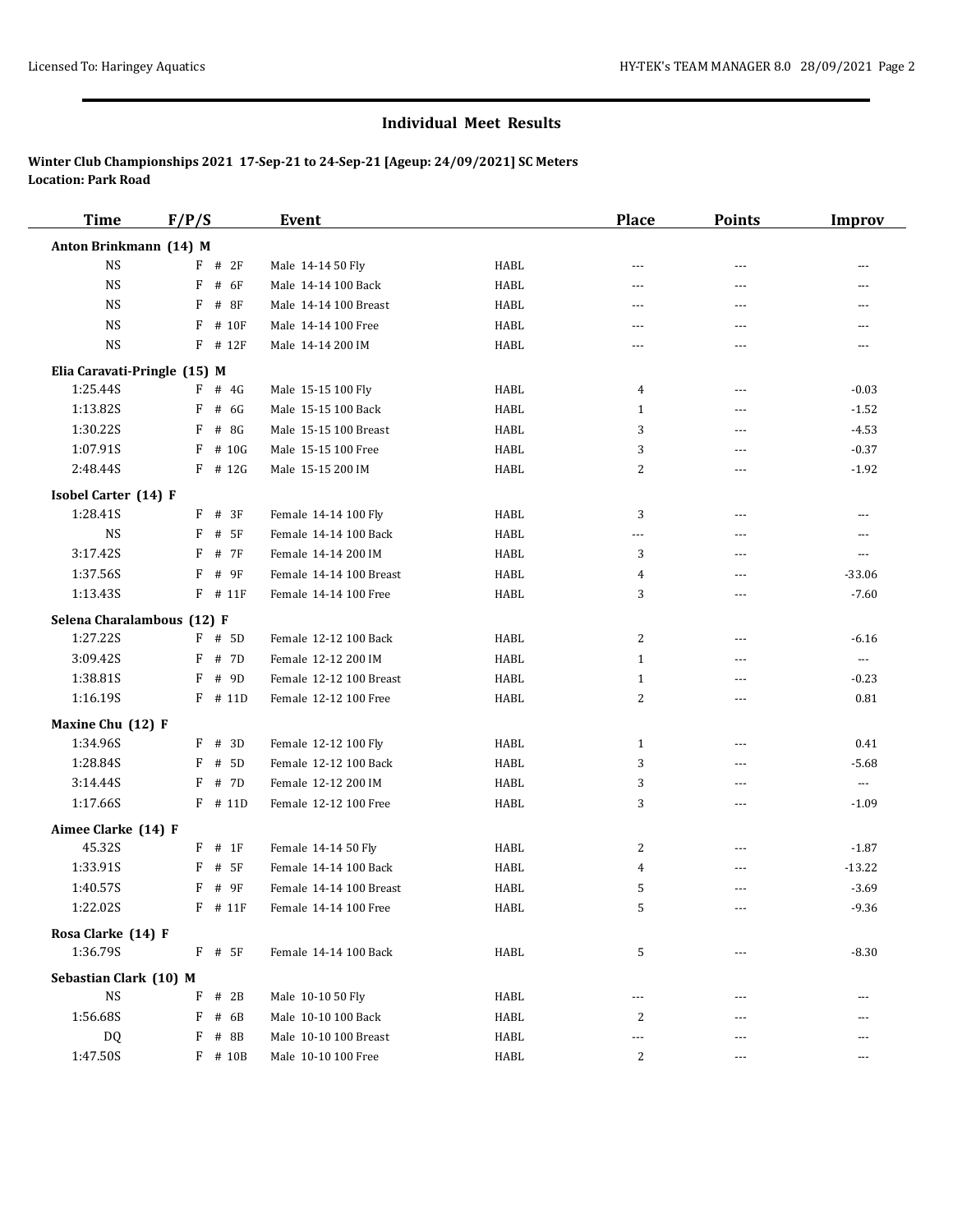| <b>Time</b>                 | F/P/S       | <b>Event</b>              |             | <b>Place</b>   | <b>Points</b>  | <b>Improv</b>            |
|-----------------------------|-------------|---------------------------|-------------|----------------|----------------|--------------------------|
| Thomas Clayton (14) M       |             |                           |             |                |                |                          |
| 1:36.38S                    | F<br>$#$ 4F | Male 14-14 100 Fly        | HABL        | 2              | $- - -$        | $\cdots$                 |
| 1:27.72S                    | F<br># 6F   | Male 14-14 100 Back       | <b>HABL</b> | 3              | $\overline{a}$ | $-0.72$                  |
| 1:30.94S                    | F<br># 8F   | Male 14-14 100 Breast     | <b>HABL</b> | 2              | $\overline{a}$ | $-2.37$                  |
| 1:17.68S                    | F<br># 10F  | Male 14-14 100 Free       | HABL        | 7              | $\sim$ $\sim$  | $-13.29$                 |
| 3:04.92S                    | F<br># 12F  | Male 14-14 200 IM         | HABL        | $\overline{2}$ | ---            | $-15.41$                 |
| Lauren Emma Clement (14) F  |             |                           |             |                |                |                          |
| 44.22S                      | $F$ # 1F    | Female 14-14 50 Fly       | HABL        | $\mathbf{1}$   | ---            | $-3.53$                  |
| 1:32.22S                    | F<br># 5F   | Female 14-14 100 Back     | HABL        | 3              | ---            | $\overline{\phantom{a}}$ |
| 3:27.70S                    | F<br># 7F   | Female 14-14 200 IM       | <b>HABL</b> | 4              | $\overline{a}$ | $\cdots$                 |
| 1:48.47S                    | F<br># 9F   | Female 14-14 100 Breast   | <b>HABL</b> | 6              | $\overline{a}$ | $-4.90$                  |
| 1:27.15S                    | F<br># 11F  | Female 14-14 100 Free     | <b>HABL</b> | 6              | $\overline{a}$ | $-11.55$                 |
| Frederic Collier (11) M     |             |                           |             |                |                |                          |
| 2:00.87S                    | F<br># 6C   | Male 11-11 100 Back       | HABL        | 3              | $\sim$ $\sim$  | $---$                    |
| 1:59.25S                    | # 8C<br>F   | Male 11-11 100 Breast     | <b>HABL</b> | 2              | $\overline{a}$ |                          |
| 1:44.82S                    | $F$ # 10C   | Male 11-11 100 Free       | <b>HABL</b> | 3              | $\overline{a}$ | $\frac{1}{2}$            |
| Gareth Davies (17) M        |             |                           |             |                |                |                          |
| 59.31S                      | F<br># 4H   | Male 16 & Over 100 Fly    | HABL        | 1              | ---            | 1.33                     |
| 1:06.72S                    | F<br># 6H   | Male 16 & Over 100 Back   | <b>HABL</b> | 2              | $\overline{a}$ | 1.83                     |
| 1:14.61S                    | F<br># 8H   | Male 16 & Over 100 Breast | <b>HABL</b> | 3              | $- - -$        | 1.43                     |
| 57.75S                      | F<br># 10H  | Male 16 & Over 100 Free   | <b>HABL</b> | 3              | $\overline{a}$ | 0.88                     |
| 2:23.20S                    | F<br># 12H  | Male 16 & Over 200 IM     | <b>HABL</b> | $\overline{2}$ | $\overline{a}$ | 9.41                     |
| Luke Ellingham (17) M       |             |                           |             |                |                |                          |
| 1:08.93S                    | # 4H<br>F   | Male 16 & Over 100 Fly    | <b>HABL</b> | 3              | $---$          | 0.10                     |
| 1:11.88S                    | F<br># 6H   | Male 16 & Over 100 Back   | <b>HABL</b> | 4              | $\overline{a}$ | $-3.40$                  |
| 1:13.75S                    | F<br># 8H   | Male 16 & Over 100 Breast | <b>HABL</b> | 2              | $\overline{a}$ | $-0.88$                  |
| 59.13S                      | F<br># 10H  | Male 16 & Over 100 Free   | <b>HABL</b> | 4              | $---$          | $-0.53$                  |
| 2:31.19S                    | F<br># 12H  | Male 16 & Over 200 IM     | <b>HABL</b> | 3              | ---            | $\scriptstyle\cdots$     |
| Luca Fabbrani-Fearon (13) M |             |                           |             |                |                |                          |
| 1:36.12S                    | $F$ # 4E    | Male 13-13 100 Fly        | <b>HABL</b> | 3              | $---$          | $-3.26$                  |
| 1:25.00S                    | # 6E<br>F   | Male 13-13 100 Back       | <b>HABL</b> | 2              | $- - -$        | 0.78                     |
| 1:30.13S                    | F<br># 8E   | Male 13-13 100 Breast     | <b>HABL</b> | 1              | $\overline{a}$ | $-0.74$                  |
| 1:11.77S                    | F # 10E     | Male 13-13 100 Free       | HABL        | 2              |                | 0.35                     |
| 3:00.28S                    | $F$ # 12E   | Male 13-13 200 IM         | HABL        | 2              |                |                          |
| Khai Fairbairn (12) F       |             |                           |             |                |                |                          |
| 1:41.37S                    | F<br># 3D   | Female 12-12 100 Fly      | HABL        | 3              |                |                          |
| 1:37.77S                    | F # 5D      | Female 12-12 100 Back     | HABL        | 5              |                |                          |
| 3:22.18S                    | F<br># 7D   | Female 12-12 200 IM       | HABL        | 4              |                |                          |
| NS                          | # 9D<br>F   | Female 12-12 100 Breast   | HABL        | ---            |                |                          |
| <b>NS</b>                   | $F$ # 11D   | Female 12-12 100 Free     | HABL        | ---            | $\cdots$       | $---$                    |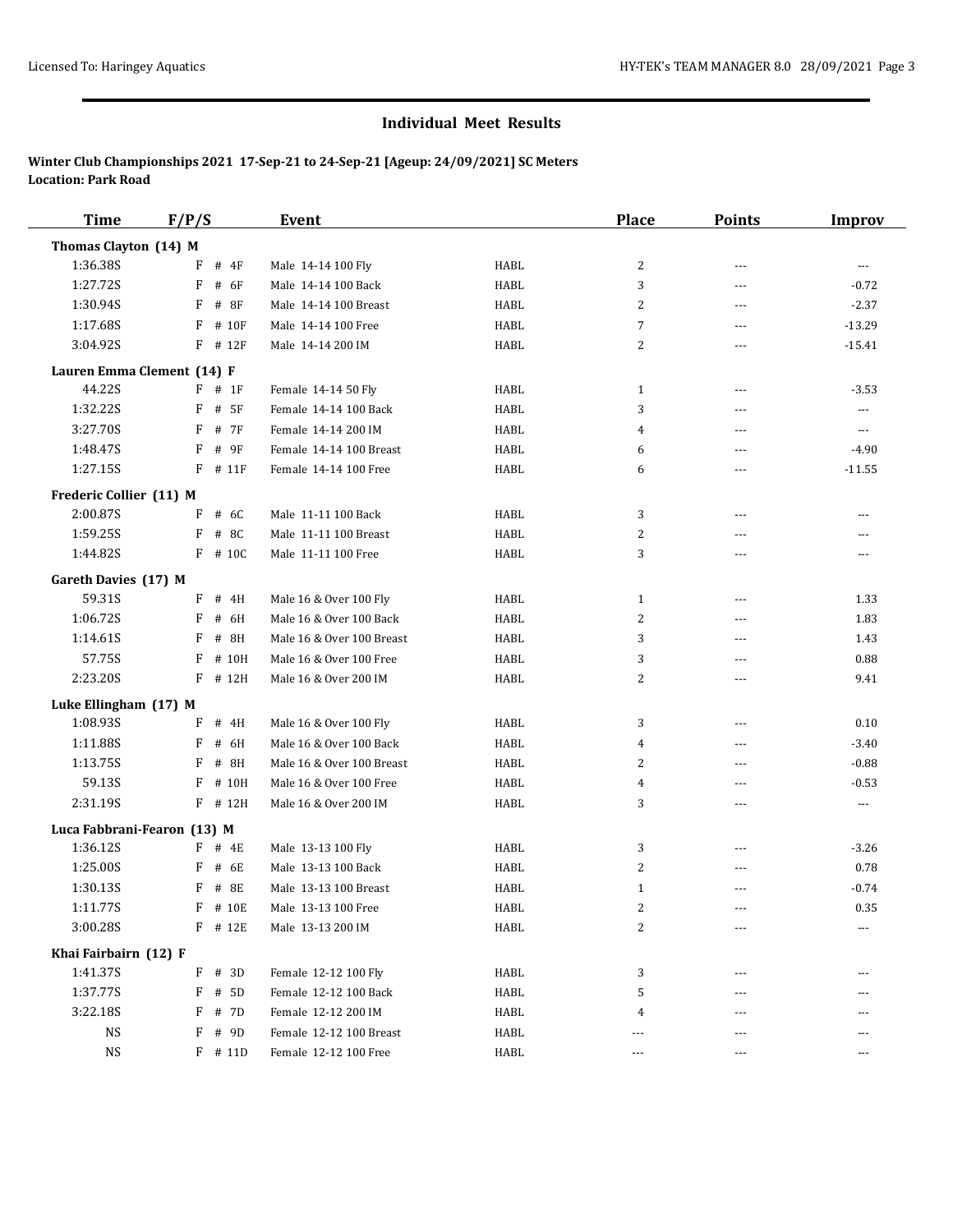| <b>Time</b>                    | F/P/S                        | <b>Event</b>                |             | <b>Place</b>   | <b>Points</b>  | <b>Improv</b>            |
|--------------------------------|------------------------------|-----------------------------|-------------|----------------|----------------|--------------------------|
| Adriana Fazzani (14) F         |                              |                             |             |                |                |                          |
| 1:27.88S                       | F<br># 3F                    | Female 14-14 100 Fly        | HABL        | $\overline{c}$ | $---$          | $-2.24$                  |
| 1:25.79S                       | # 5F<br>F                    | Female 14-14 100 Back       | HABL        | $\overline{c}$ | $\overline{a}$ | 0.07                     |
| 3:06.00S                       | F<br># 7F                    | Female 14-14 200 IM         | HABL        | 2              | ---            | $-9.12$                  |
| 1:35.84S                       | F<br># 9F                    | Female 14-14 100 Breast     | HABL        | 3              | ---            | 2.72                     |
| 1:15.62S                       | $F$ # 11 $F$                 | Female 14-14 100 Free       | HABL        | 4              | ---            | 2.77                     |
| Isabella Floriani (13) F       |                              |                             |             |                |                |                          |
| 1:38.19S                       | F # 9E                       | Female 13-13 100 Breast     | <b>HABL</b> | $\overline{2}$ | $---$          | $-1.03$                  |
| 1:15.25S                       | F # 11E                      | Female 13-13 100 Free       | HABL        | 2              | $---$          | 1.39                     |
|                                |                              |                             |             |                |                |                          |
| Dylan Goad (10) M<br><b>NS</b> | F # 8B                       | Male 10-10 100 Breast       | HABL        | ---            | ---            | ---                      |
| $_{\rm NS}$                    | $F$ # 10B                    | Male 10-10 100 Free         | HABL        | $---$          | ---            |                          |
|                                |                              |                             |             |                |                |                          |
| Steven Gomez Maya (11) M       |                              |                             |             |                |                |                          |
| 2:07.54S                       | $F$ # 4C                     | Male 11-11 100 Fly          | HABL        | 1              | $---$          | $---$                    |
| 1:43.60S                       | F<br># 6C                    | Male 11-11 100 Back         | HABL        | $\mathbf{1}$   | ---            | $-1.41$                  |
| 1:53.78S                       | $F$ # 8C                     | Male 11-11 100 Breast       | HABL        | $\mathbf{1}$   | ---            | $-8.89$                  |
| 1:31.14S                       | F<br># 10C                   | Male 11-11 100 Free         | HABL        | 1              | ---            | 3.66                     |
| 3:52.18S                       | $F$ # 12C                    | Male 11-11 200 IM           | HABL        | $1\,$          | ---            | ---                      |
| Veronica Gomez Maya (12) F     |                              |                             |             |                |                |                          |
| 1:35.00S                       | $F$ # 3D                     | Female 12-12 100 Fly        | HABL        | $\overline{2}$ | $---$          | $-1.24$                  |
| 1:27.21S                       | F<br># 5D                    | Female 12-12 100 Back       | HABL        | 1              | $\overline{a}$ | 0.35                     |
| 3:13.56S                       | # 7D<br>F                    | Female 12-12 200 IM         | HABL        | 2              | ---            | ---                      |
| 1:41.31S                       | F<br># 9D                    | Female 12-12 100 Breast     | HABL        | $\overline{c}$ | ---            | $-10.52$                 |
| 1:15.46S                       | $F$ # 11D                    | Female 12-12 100 Free       | HABL        | $\mathbf{1}$   | ---            | $-3.14$                  |
|                                | Bianca Gomez-Velasco (14) F  |                             |             |                |                |                          |
| 1:23.16S                       | $F$ # 9F                     | Female 14-14 100 Breast     | HABL        | $\mathbf{1}$   | ---            | $-3.16$                  |
| 1:05.08S                       | $F$ # 11 $F$                 | Female 14-14 100 Free       | HABL        | $\mathbf{1}$   | ---            | $-1.00$                  |
|                                | Miranda Gomez-Velasco (16) F |                             |             |                |                |                          |
| 1:26.49S                       | $F$ # 3H                     | Female 16 & Over 100 Fly    | HABL        | 3              | ---            | 2.01                     |
| 1:31.32S                       | F<br># 5H                    | Female 16 & Over 100 Back   | HABL        | 4              | ---            | 2.90                     |
| 3:16.30S                       | # 7H<br>F                    | Female 16 & Over 200 IM     | HABL        | 4              | ---            | 10.49                    |
| 1:38.28S                       | F # 9H                       | Female 16 & Over 100 Breast | HABL        | 4              | ---            | $-0.75$                  |
| 1:13.81S                       | F # 11H                      | Female 16 & Over 100 Free   | HABL        | 3              | $\cdots$       | 2.93                     |
|                                | Alekander Gorbachev (11) M   |                             |             |                |                |                          |
| $_{\rm NS}$                    | $F$ # 2C                     | Male 11-11 50 Fly           | HABL        | ---            | $- - -$        |                          |
| DQ                             | $F$ # 8C                     | Male 11-11 100 Breast       | HABL        |                |                |                          |
| Georgia Greensmith (13) F      |                              |                             |             |                |                |                          |
| 1:49.34S                       | F # 3E                       | Female 13-13 100 Fly        | HABL        | 4              | ---            | 4.57                     |
| 1:29.35S                       | F<br># 5E                    | Female 13-13 100 Back       | HABL        | 5              | ---            | $-3.92$                  |
| 3:27.38S                       | F # 7E                       | Female 13-13 200 IM         | HABL        | 4              | ---            | $\hspace{0.05cm} \ldots$ |
| 1:39.69S                       | F # 9E                       | Female 13-13 100 Breast     | HABL        | 5              | ---            | $-1.27$                  |
| 1:16.31S                       | $F$ # 11E                    | Female 13-13 100 Free       | HABL        | 4              | ---            | $-3.20$                  |
|                                |                              |                             |             |                |                |                          |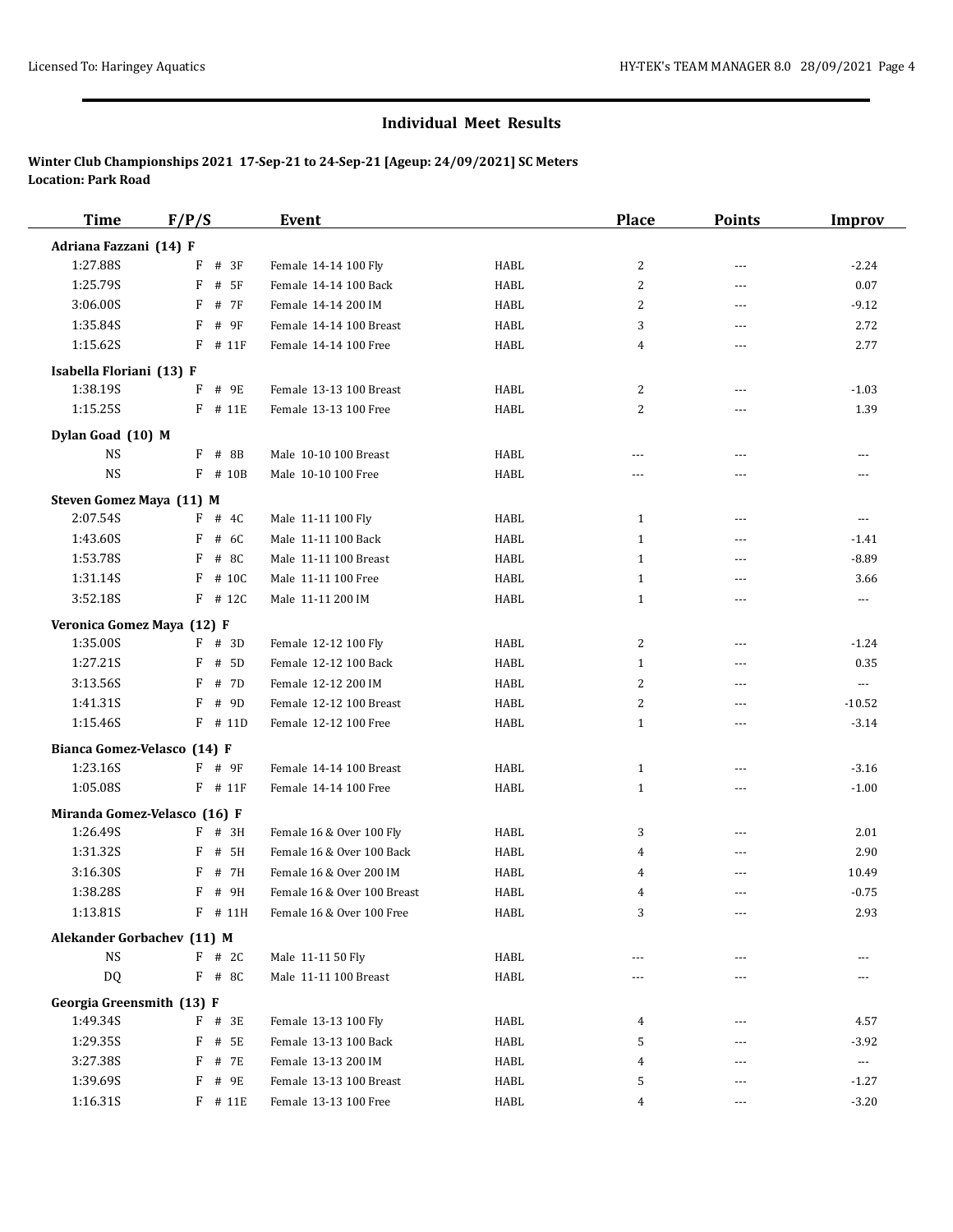| <b>Time</b>                   | F/P/S                           | <b>Event</b>                |              | <b>Place</b>            | <b>Points</b>  | <b>Improv</b>  |
|-------------------------------|---------------------------------|-----------------------------|--------------|-------------------------|----------------|----------------|
|                               | Kyrique Griffith-Preprah (15) M |                             |              |                         |                |                |
| 1:19.83S                      | $F$ # 4G                        | Male 15-15 100 Fly          | HABL         | 2                       | $\overline{a}$ | $-0.90$        |
| 1:15.12S                      | $F$ # 6G                        | Male 15-15 100 Back         | HABL         | 3                       | $\overline{a}$ | 1.79           |
| 1:03.79S                      | $F$ # 10G                       | Male 15-15 100 Free         | HABL         | 1                       | $\overline{a}$ | 0.22           |
| 3:00.88S                      | $F$ # 12G                       | Male 15-15 200 IM           | HABL         | 3                       | $\overline{a}$ | $-21.84$       |
| Maja Grzybek (14) F           |                                 |                             |              |                         |                |                |
| 1:25.44S                      | $F$ # 3F                        | Female 14-14 100 Fly        | HABL         | $\mathbf{1}$            | ---            | $-2.08$        |
| 1:21.39S                      | $F$ # 5F                        | Female 14-14 100 Back       | HABL         | $\mathbf{1}$            | $\cdots$       | $-0.67$        |
| 2:49.09S                      | F<br># 7F                       | Female 14-14 200 IM         | HABL         | 1                       | $\overline{a}$ | $-2.64$        |
| 1:28.60S                      | F<br># 9F                       | Female 14-14 100 Breast     | HABL         | 2                       | ---            | 0.44           |
| 1:05.59S                      | $F$ # 11 $F$                    | Female 14-14 100 Free       | HABL         | 2                       | $\overline{a}$ | $-0.36$        |
| Amy Hanson (11) F             |                                 |                             |              |                         |                |                |
| <b>NS</b>                     | $F$ # 3C                        | Female 11-11 100 Fly        | HABL         | $---$                   | $---$          | $\cdots$       |
| 1:33.34S                      | $F$ # 5C                        | Female 11-11 100 Back       | HABL         | $\mathbf{1}$            | $\overline{a}$ | $-7.16$        |
| 3:34.67S                      | F<br># 7C                       | Female 11-11 200 IM         | HABL         | $\mathbf{1}$            | $---$          | $\cdots$       |
| 1:36.91S                      | # 9C<br>F                       | Female 11-11 100 Breast     | HABL         | $\mathbf{1}$            | $\overline{a}$ | $-1.06$        |
| 1:23.11S                      | $F$ # 11C                       | Female 11-11 100 Free       | HABL         | $\mathbf{1}$            | ---            | 1.02           |
|                               | Stephen Harden-Wilson (16) M    |                             |              |                         |                |                |
| 1:14.07S                      | $F$ # 4H                        | Male 16 & Over 100 Fly      | HABL         | 4                       | $---$          | $-0.74$        |
| 1:09.28S                      | F<br># 6H                       | Male 16 & Over 100 Back     | HABL         | 3                       | $\overline{a}$ | $-0.79$        |
| 1:23.90S                      | # 8H<br>F                       | Male 16 & Over 100 Breast   | HABL         | 4                       | $\overline{a}$ | $-6.38$        |
| 1:00.59S                      | F<br># 10H                      | Male 16 & Over 100 Free     | HABL         | 5                       | ---            | $-0.02$        |
| 2:32.69S                      | $F$ # 12H                       | Male 16 & Over 200 IM       | HABL         | 4                       | $\overline{a}$ | $-4.28$        |
| <b>Eduardo Hartley (13) M</b> |                                 |                             |              |                         |                |                |
| <b>DNF</b>                    | $F$ # 4E                        | Male 13-13 100 Fly          | HABL         | $---$                   | $\overline{a}$ | $\overline{a}$ |
| 1:38.18S                      | $F$ # 6E                        | Male 13-13 100 Back         | HABL         | 5                       | ---            | $-25.94$       |
| 1:40.32S                      | F<br># 8E                       | Male 13-13 100 Breast       | HABL         | 4                       | $\overline{a}$ | $-33.87$       |
| 1:19.37S                      | # 10E<br>F                      | Male 13-13 100 Free         | HABL         | 4                       | $---$          | $-21.58$       |
| 3:25.22S                      | $F$ # 12E                       | Male 13-13 200 IM           | HABL         | 5                       | $---$          | $---$          |
|                               | Rosina Hegarty-Morrish (17) F   |                             |              |                         |                |                |
| 1:20.27S                      | $F$ # 3H                        | Female 16 & Over 100 Fly    | HABL         | 2                       |                | $-5.26$        |
| 1:20.81S                      | $F$ # 5H                        | Female 16 & Over 100 Back   | HABL         | 2                       | $\overline{a}$ | $-2.13$        |
| 3:00.94S                      | $\rm F$ # $\rm 7H$              | Female 16 & Over 200 IM     | ${\tt HABL}$ | $\overline{\mathbf{c}}$ | ---            | $\cdots$       |
| 1:36.06S                      | F # 9H                          | Female 16 & Over 100 Breast | HABL         | 3                       | ---            | $-4.03$        |
| 1:08.61S                      | F # 11H                         | Female 16 & Over 100 Free   | HABL         | 2                       | ---            | $-4.29$        |
| Josie Hesketh (13) F          |                                 |                             |              |                         |                |                |
| 1:27.19S                      | $F$ # 3E                        | Female 13-13 100 Fly        | HABL         | $\mathbf{1}$            | ---            | $-11.12$       |
| 1:20.16S                      | F # 5E                          | Female 13-13 100 Back       | HABL         | $\mathbf{1}$            |                | 0.66           |
| 3:04.12S                      | F # 7E                          | Female 13-13 200 IM         | HABL         | 1                       | ---            | $\cdots$       |
| 1:33.31S                      | $F$ # 9E                        | Female 13-13 100 Breast     | HABL         | 1                       |                | -4.38          |
| 1:13.09S                      | $F$ # 11E                       | Female 13-13 100 Free       | HABL         | 1                       | ---            | 1.40           |
| Evie Hipwell (11) F           |                                 |                             |              |                         |                |                |
| 2:09.38S                      | $F$ # 9C                        | Female 11-11 100 Breast     | HABL         | 4                       | $---$          | $\cdots$       |
| 1:37.16S                      | $F$ # 11C                       | Female 11-11 100 Free       | HABL         | 4                       | ---            | $-12.72$       |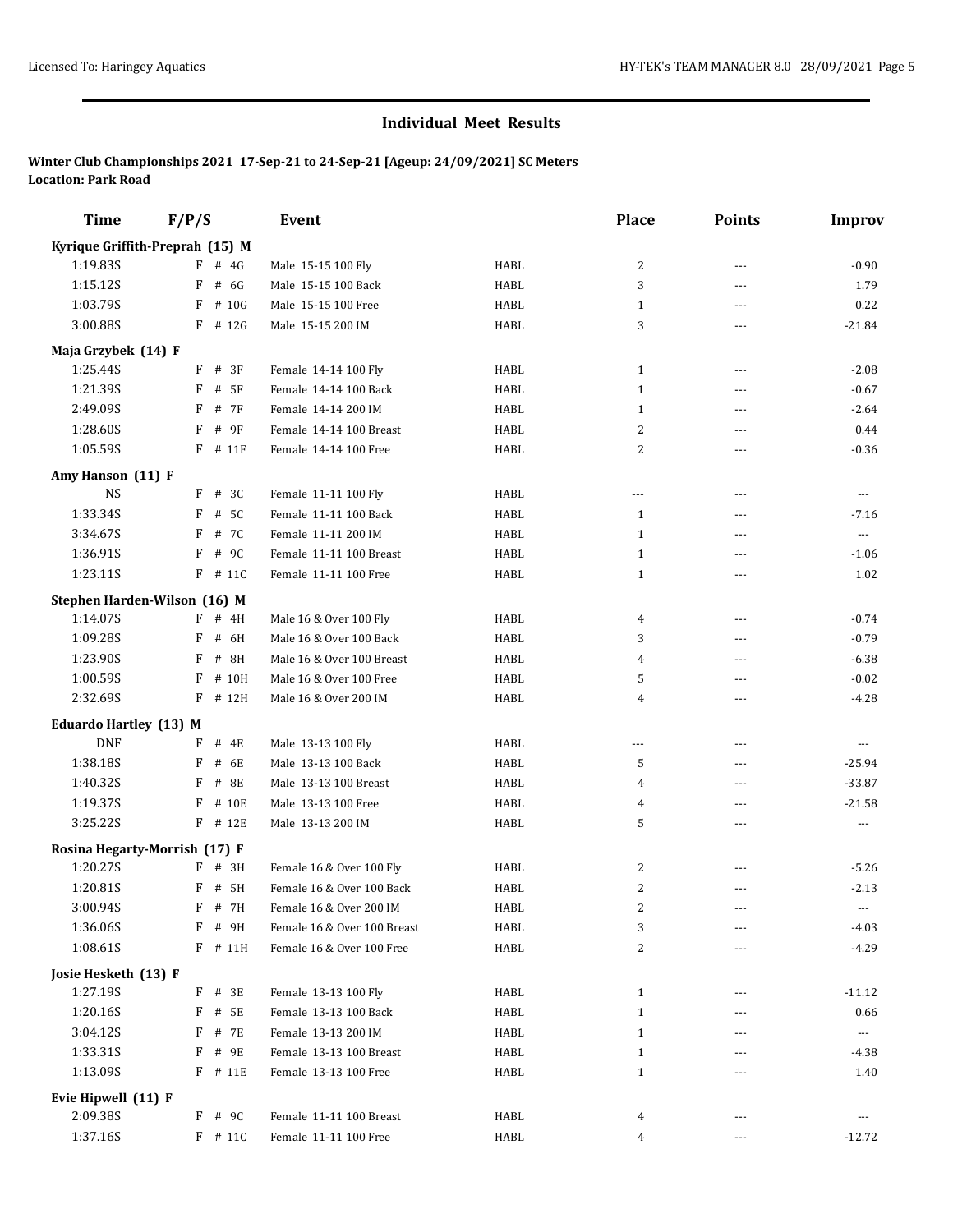| <b>Time</b>                    | F/P/S      | <b>Event</b>                |              | <b>Place</b>   | <b>Points</b>  | <b>Improv</b>  |
|--------------------------------|------------|-----------------------------|--------------|----------------|----------------|----------------|
| Jamie Holland (15) M           |            |                             |              |                |                |                |
| 1:14.47S                       | $F$ # 4G   | Male 15-15 100 Fly          | HABL         | $\mathbf{1}$   | $\overline{a}$ | $-2.52$        |
| 1:14.16S                       | # 6G<br>F  | Male 15-15 100 Back         | HABL         | 2              | $\overline{a}$ | $-7.52$        |
| 1:29.13S                       | # 8G<br>F  | Male 15-15 100 Breast       | HABL         | 2              | $\overline{a}$ | $-5.81$        |
| 1:04.25S                       | F<br># 10G | Male 15-15 100 Free         | HABL         | 2              | ---            | $-1.55$        |
| 2:41.37S                       | $F$ # 12G  | Male 15-15 200 IM           | HABL         | $\mathbf{1}$   | $\overline{a}$ | $-19.06$       |
| Kathryn Holland (15) F         |            |                             |              |                |                |                |
| 1:36.25S                       | $F$ # 3G   | Female 15-15 100 Fly        | HABL         | 3              | $---$          | 5.43           |
| 1:25.59S                       | F<br># 5G  | Female 15-15 100 Back       | HABL         | 3              | $\overline{a}$ | 0.05           |
| 3:20.54S                       | $F$ # 7G   | Female 15-15 200 IM         | HABL         | 2              | $\overline{a}$ | 7.13           |
| <b>NS</b>                      | F<br># 9G  | Female 15-15 100 Breast     | HABL         | $\overline{a}$ | $\overline{a}$ | $\overline{a}$ |
| <b>NS</b>                      | $F$ # 11G  | Female 15-15 100 Free       | HABL         | $- - -$        | $\overline{a}$ | $\cdots$       |
|                                |            |                             |              |                |                |                |
| Haydn Hoole (17) M<br>1:03.09S | $F$ # 4H   | Male 16 & Over 100 Fly      | HABL         | 2              | ---            | 1.19           |
| 1:04.12S                       | F # 6H     | Male 16 & Over 100 Back     | HABL         | $\mathbf{1}$   | $\overline{a}$ | $-0.25$        |
| 1:13.59S                       | F<br># 8H  | Male 16 & Over 100 Breast   | HABL         | $\mathbf{1}$   | ---            | 0.90           |
| 55.91S                         | F # 10H    | Male 16 & Over 100 Free     | HABL         | 2              | ---            | 0.89           |
|                                |            |                             |              |                |                |                |
| Linnoa Hurcombe (9) F          |            |                             |              |                |                |                |
| 2:08.89S                       | F<br># 3A  | Female 9 & Under 100 Fly    | HABL         | $\mathbf{1}$   | $---$          | $\cdots$       |
| 1:43.94S                       | # 5A<br>F  | Female 9 & Under 100 Back   | HABL         | $\mathbf{1}$   | $\overline{a}$ | $-6.84$        |
| 3:59.81S                       | F # 7A     | Female 9 & Under 200 IM     | HABL         | $\mathbf{1}$   | ---            | $\cdots$       |
| 1:59.14S                       | $F$ # 9A   | Female 9 & Under 100 Breast | HABL         | 1              | $---$          | $\cdots$       |
| 1:26.00S                       | $F$ # 11A  | Female 9 & Under 100 Free   | HABL         | $\mathbf{1}$   | ---            | $-20.09$       |
| Huseyin Yigit Ilhan (11) M     |            |                             |              |                |                |                |
| 1:04.41S                       | $F$ # 2C   | Male 11-11 50 Fly           | HABL         | $\mathbf{1}$   | ---            |                |
| 1:44.73S                       | $F$ # 6C   | Male 11-11 100 Back         | HABL         | 2              | $\overline{a}$ |                |
| DQ                             | F<br># 8C  | Male 11-11 100 Breast       | HABL         | $\overline{a}$ | $\overline{a}$ |                |
| 1:41.16S                       | $F$ # 10C  | Male 11-11 100 Free         | HABL         | 2              | $\overline{a}$ | ---            |
| 4:20.05S                       | $F$ # 12C  | Male 11-11 200 IM           | HABL         | 3              | $\overline{a}$ | $---$          |
| Ipek Ilhan (8) F               |            |                             |              |                |                |                |
| DQ                             | $F$ # 1A   | Female 9 & Under 50 Fly     | HABL         | $\sim$ $\sim$  | ---            |                |
| 2:05.12S                       | F # 5A     | Female 9 & Under 100 Back   | HABL         | 2              | ---            | ---            |
| DQ                             | $F$ # 7A   | Female 9 & Under 200 IM     | ${\tt HABL}$ |                |                | $---$          |
| 3:22.50S                       | F # 9A     | Female 9 & Under 100 Breast | HABL         | 2              | $---$          |                |
| 1:56.75S                       | F # 11A    | Female 9 & Under 100 Free   | HABL         | 2              | ---            |                |
| Tatiana Isaza Ocampo (15) F    |            |                             |              |                |                |                |
| 1:16.81S                       | $F$ # 3G   | Female 15-15 100 Fly        | HABL         | 2              | ---            | $-0.06$        |
| 1:18.75S                       | $F$ # 5G   | Female 15-15 100 Back       | HABL         | 2              |                | 0.62           |
| 1:07.84S                       | $F$ # 11G  | Female 15-15 100 Free       | HABL         | $\mathbf{1}$   | ---            | $-0.66$        |
| Alvina Jakupi (15) F           |            |                             |              |                |                |                |
| 1:35.60S                       | $F$ # 5G   | Female 15-15 100 Back       | HABL         | 4              |                | 1.47           |
| 1:51.09S                       | F # 9G     | Female 15-15 100 Breast     | HABL         | 3              |                | $-2.42$        |
| 1:20.71S                       | $F$ # 11G  | Female 15-15 100 Free       | HABL         | 4              | $\cdots$       | $-1.26$        |
|                                |            |                             |              |                |                |                |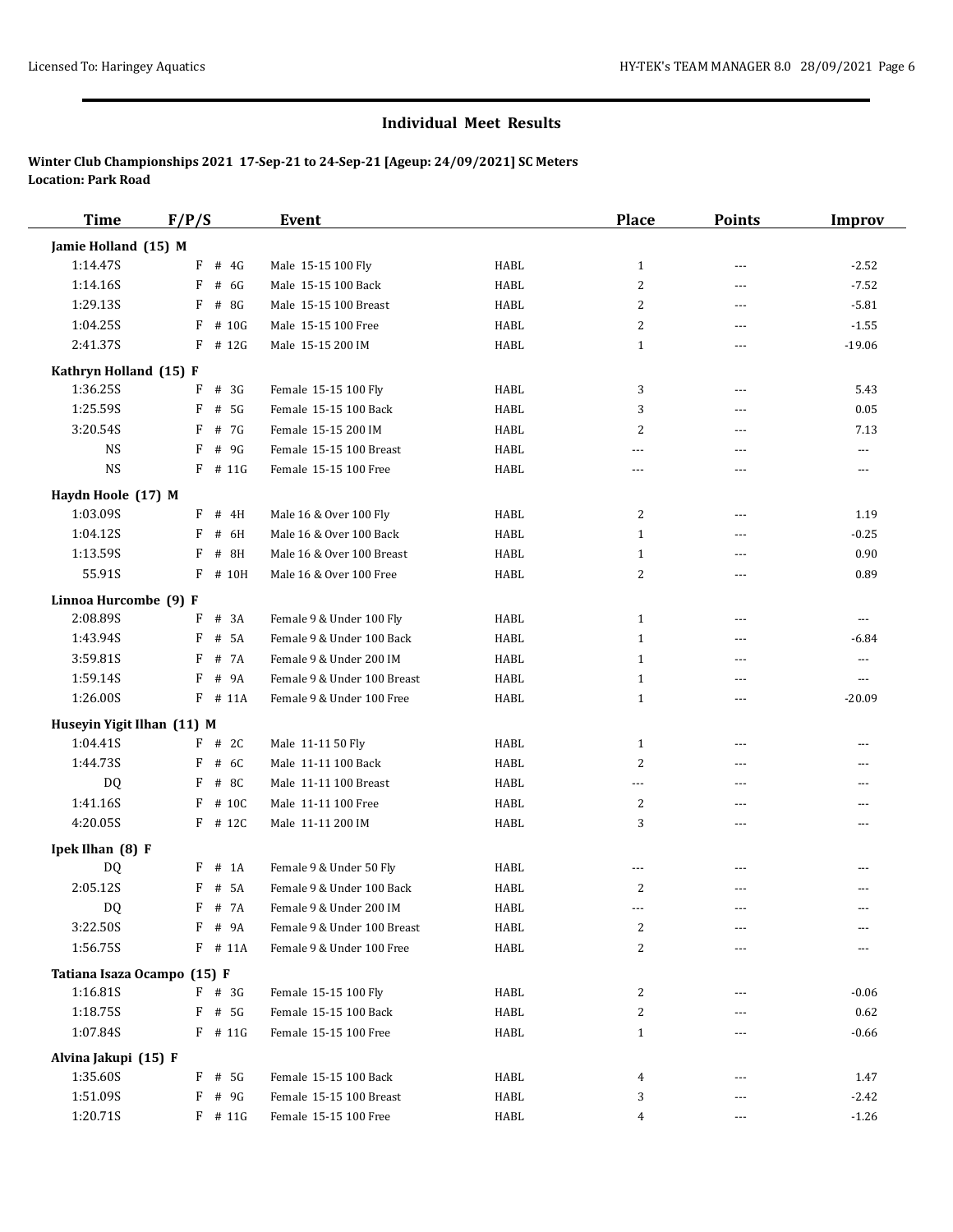| <b>Time</b>                            | F/P/S      | Event                   |             | <b>Place</b>   | <b>Points</b>  | <b>Improv</b>  |
|----------------------------------------|------------|-------------------------|-------------|----------------|----------------|----------------|
| Faith Jones (15) F                     |            |                         |             |                |                |                |
| <b>NS</b>                              | # 3G<br>F  | Female 15-15 100 Fly    | HABL        | ---            | ---            | ---            |
| <b>NS</b>                              | F<br># 5G  | Female 15-15 100 Back   | <b>HABL</b> | ---            | ---            | ---            |
| <b>NS</b>                              | F<br># 7G  | Female 15-15 200 IM     | <b>HABL</b> | ---            | ---            | ---            |
| 1:40.63S                               | F<br># 9G  | Female 15-15 100 Breast | <b>HABL</b> | 1              | $---$          | $-6.26$        |
| 1:19.03S                               | $F$ # 11G  | Female 15-15 100 Free   | <b>HABL</b> | 3              | $- - -$        | 1.69           |
| Rannie Jones (11) F                    |            |                         |             |                |                |                |
| 1:03.16S                               | $F$ # 1C   | Female 11-11 50 Fly     | HABL        | 3              | $---$          | 2.79           |
| 1:51.15S                               | F<br># 5C  | Female 11-11 100 Back   | <b>HABL</b> | 3              | $\overline{a}$ | $-4.63$        |
| 4:08.05S                               | F<br># 7C  | Female 11-11 200 IM     | HABL        | 2              | $- - -$        | $\sim$ $\sim$  |
| 2:01.47S                               | F<br># 9C  | Female 11-11 100 Breast | <b>HABL</b> | 3              | ---            | $-7.95$        |
| 1:36.13S                               | $F$ # 11C  | Female 11-11 100 Free   | HABL        | 3              | $---$          | $-11.75$       |
| Avan Kekulthotuwa (12) M               |            |                         |             |                |                |                |
| <b>NS</b>                              | $F$ # 2D   | Male 12-12 50 Fly       | <b>HABL</b> | ---            | $\overline{a}$ | ---            |
| <b>NS</b>                              | F<br># 6D  | Male 12-12 100 Back     | <b>HABL</b> | ---            | $---$          | $\overline{a}$ |
| 1:59.90S                               | F<br># 8D  | Male 12-12 100 Breast   | <b>HABL</b> | 2              | ---            | $-11.66$       |
| 1:44.89S                               | $F$ # 10D  | Male 12-12 100 Free     | <b>HABL</b> | 4              | ---            | 2.20           |
|                                        |            |                         |             |                |                |                |
| Ayushi Kekulthotuwa (15) F<br>1:36.31S | $F$ # 3G   | Female 15-15 100 Fly    | HABL        | 4              | $---$          | $-8.25$        |
| 1:43.06S                               | F<br># 9G  | Female 15-15 100 Breast | <b>HABL</b> | 2              | ---            | $-9.80$        |
| 1:18.655                               | $F$ # 11G  | Female 15-15 100 Free   | <b>HABL</b> | $\overline{c}$ | ---            | $-3.35$        |
|                                        |            |                         |             |                |                |                |
| Jack Diego Knight (12) M               |            |                         |             |                |                |                |
| 53.57S                                 | $F$ # 2D   | Male 12-12 50 Fly       | HABL        | 2              | ---            | ---            |
| 2:00.88S                               | # 6D<br>F  | Male 12-12 100 Back     | <b>HABL</b> | 4              | $---$          | $---$          |
| <b>DQ</b>                              | F<br># 8D  | Male 12-12 100 Breast   | <b>HABL</b> | ---            | ---            | ---            |
| 1:37.68S                               | $F$ # 10D  | Male 12-12 100 Free     | <b>HABL</b> | 3              | $---$          | $\cdots$       |
| Jessie Le May (13) F                   |            |                         |             |                |                |                |
| 1:43.28S                               | F # 9E     | Female 13-13 100 Breast | HABL        | 8              | ---            | $-11.54$       |
| 1:21.75S                               | F # 11E    | Female 13-13 100 Free   | <b>HABL</b> | $\overline{7}$ | ---            | $-6.15$        |
| Oliver Lindsell (11) M                 |            |                         |             |                |                |                |
| <b>NS</b>                              | F<br># 2C  | Male 11-11 50 Fly       | HABL        | ---            | $---$          | $---$          |
| <b>NS</b>                              | F<br># 6C  | Male 11-11 100 Back     | <b>HABL</b> | ---            | ---            | ---            |
| 2:06.08S                               | # 8C<br>F  | Male 11-11 100 Breast   | HABL        | 4              | ---            | $-21.95$       |
| 1:50.62S                               | F<br># 10C | Male 11-11 100 Free     | HABL        | 4              |                | $-18.32$       |
| 4:12.06S                               | $F$ # 12C  | Male 11-11 200 IM       | HABL        | $\sqrt{2}$     |                | ---            |
| Samuel Lindsell (13) M                 |            |                         |             |                |                |                |
| 1:40.52S                               | F<br># 4E  | Male 13-13 100 Fly      | HABL        | 4              |                | ---            |
| 1:33.13S                               | F<br># 6E  | Male 13-13 100 Back     | HABL        | 4              | ---            | $-2.59$        |
| 1:41.77S                               | # 8E<br>F  | Male 13-13 100 Breast   | HABL        | 6              |                | $-10.23$       |
| 1:23.25S                               | F<br># 10E | Male 13-13 100 Free     | HABL        | 6              | ---            | $-5.87$        |
| 3:21.19S                               | F # 12E    | Male 13-13 200 IM       | HABL        | 4              |                | $\cdots$       |
| Alex Mackay (29) M                     |            |                         |             |                |                |                |
| 54.19S                                 | F # 10H    | Male 16 & Over 100 Free | HABL        | $\mathbf{1}$   | $\cdots$       | 1.26           |
| 2:17.13S                               | $F$ # 12H  | Male 16 & Over 200 IM   | HABL        | $\mathbf{1}$   |                | 4.66           |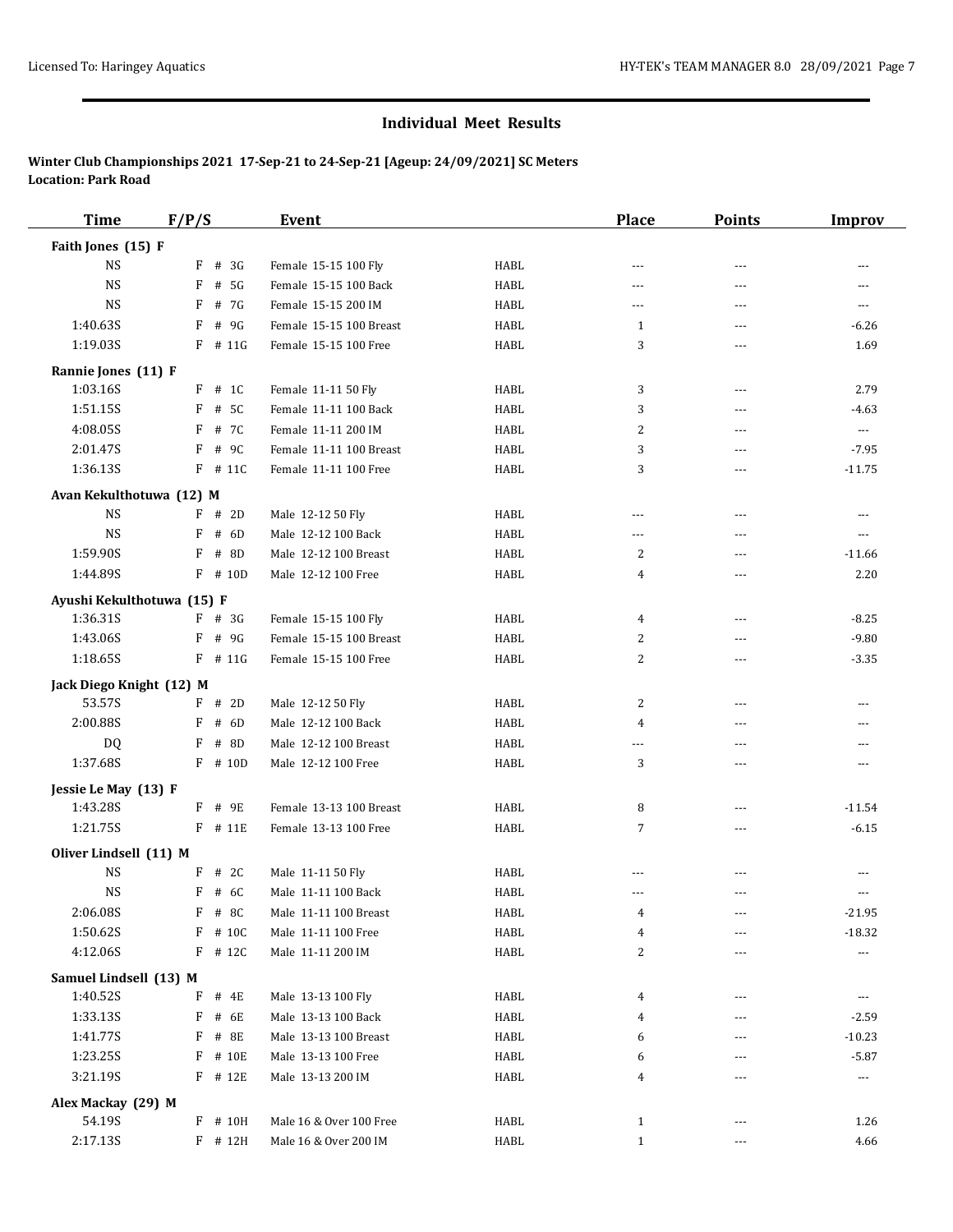| <b>Time</b>               | F/P/S        | <b>Event</b>                |             | <b>Place</b>   | <b>Points</b> | Improv         |
|---------------------------|--------------|-----------------------------|-------------|----------------|---------------|----------------|
| Michael Manassero (13) M  |              |                             |             |                |               |                |
| 46.97S                    | $F$ # 2E     | Male 13-13 50 Fly           | HABL        | $\mathbf{1}$   | $\sim$ $\sim$ | 2.88           |
| 1:43.59S                  | F # 6E       | Male 13-13 100 Back         | HABL        | 6              | $---$         | $---$          |
| 1:41.28S                  | F # 8E       | Male 13-13 100 Breast       | <b>HABL</b> | 5              | $---$         | $---$          |
| 1:20.16S                  | F # 10E      | Male 13-13 100 Free         | HABL        | 5              | ---           |                |
| Leila Mentesh (17) F      |              |                             |             |                |               |                |
| 1:29.06S                  | $F$ # 3H     | Female 16 & Over 100 Fly    | <b>HABL</b> | 4              | $---$         | 3.09           |
| 1:23.04S                  | $F$ # 5H     | Female 16 & Over 100 Back   | HABL        | 3              | ---           | $-0.21$        |
| 3:12.37S                  | # 7H<br>F    | Female 16 & Over 200 IM     | HABL        | 3              | ---           | $\ldots$       |
| 1:35.50S                  | F # 9H       | Female 16 & Over 100 Breast | HABL        | 2              | ---           | $-0.31$        |
| 1:15.34S                  | F # 11H      | Female 16 & Over 100 Free   | <b>HABL</b> | 4              | $---$         | 2.46           |
| Clara Mistry (13) F       |              |                             |             |                |               |                |
| 1:36.18S                  | F # 3E       | Female 13-13 100 Fly        | <b>HABL</b> | 3              | $- - -$       | $\cdots$       |
| 1:26.94S                  | $F$ # 5E     | Female 13-13 100 Back       | HABL        | 3              | ---           | 1.68           |
| 3:12.44S                  | F<br># 7E    | Female 13-13 200 IM         | <b>HABL</b> | $\overline{c}$ | ---           | $\cdots$       |
| 1:39.28S                  | # 9E<br>F    | Female 13-13 100 Breast     | <b>HABL</b> | 3              | ---           | $-0.29$        |
| 1:16.54S                  | F # 11E      | Female 13-13 100 Free       | HABL        | 5              | ---           | 0.81           |
| Zacky Mistry (15) M       |              |                             |             |                |               |                |
| 1:43.50S                  | $F$ # 8G     | Male 15-15 100 Breast       | <b>HABL</b> | 4              | $---$         | $---$          |
| 1:24.19S                  | $F$ # 10G    | Male 15-15 100 Free         | HABL        | 6              | $---$         | $-16.03$       |
| Katy Mitchell (14) F      |              |                             |             |                |               |                |
| <b>NS</b>                 | F # 9F       | Female 14-14 100 Breast     | HABL        | ---            | ---           | $---$          |
| <b>NS</b>                 | $F$ # 11 $F$ | Female 14-14 100 Free       | <b>HABL</b> | ---            | ---           | $\overline{a}$ |
| Alba Morgan (10) F        |              |                             |             |                |               |                |
| 2:07.68S                  | F # 9B       | Female 10-10 100 Breast     | HABL        | 1              | ---           |                |
| 1:46.31S                  | F # 11B      | Female 10-10 100 Free       | <b>HABL</b> | $\mathbf{1}$   | ---           | $---$          |
|                           |              |                             |             |                |               |                |
| Ardit Morina (11) M<br>DQ | F # 2C       | Male 11-11 50 Fly           | HABL        | ---            | ---           | $\overline{a}$ |
| 2:07.50S                  | # 6C<br>F    | Male 11-11 100 Back         | HABL        | 4              | ---           | $\overline{a}$ |
| 2:04.66S                  | # 8C<br>F    | Male 11-11 100 Breast       | HABL        | 3              | ---           | $-8.02$        |
| 1:59.53S                  | # 10C<br>F   | Male 11-11 100 Free         | <b>HABL</b> | 5              | ---           | $\overline{a}$ |
| DQ                        | $F$ # 12C    | Male 11-11 200 IM           | HABL        | ---            | $\sim$ $\sim$ | $\sim$         |
| Jakub Pacenko (12) M      |              |                             |             |                |               |                |
| 1:42.84S                  | F<br># 6D    | Male 12-12 100 Back         | HABL        | 2              | ---           |                |
| 1:30.47S                  | $F$ # 10D    | Male 12-12 100 Free         | <b>HABL</b> | 2              | ---           |                |
|                           |              |                             |             |                |               |                |
| Dina Paduraru (18) F      |              |                             |             |                |               |                |
| <b>NS</b>                 | F # 9H       | Female 16 & Over 100 Breast | HABL        | ---            | ---           | $\overline{a}$ |
| <b>NS</b>                 | F # 11H      | Female 16 & Over 100 Free   | HABL        | $---$          | $---$         | $---$          |
| Luca Paduraru (14) M      |              |                             |             |                |               |                |
| 1:40.91S                  | F<br># 4F    | Male 14-14 100 Fly          | HABL        | 3              | ---           | $-2.47$        |
| 1:24.46S                  | F<br># 6F    | Male 14-14 100 Back         | HABL        | 2              | ---           | $-0.69$        |
| 1:32.00S                  | F<br># 8F    | Male 14-14 100 Breast       | HABL        | 3              | ---           | 2.53           |
| 1:09.65S                  | $F$ # 10 $F$ | Male 14-14 100 Free         | HABL        | 3              | $\cdots$      | 0.90           |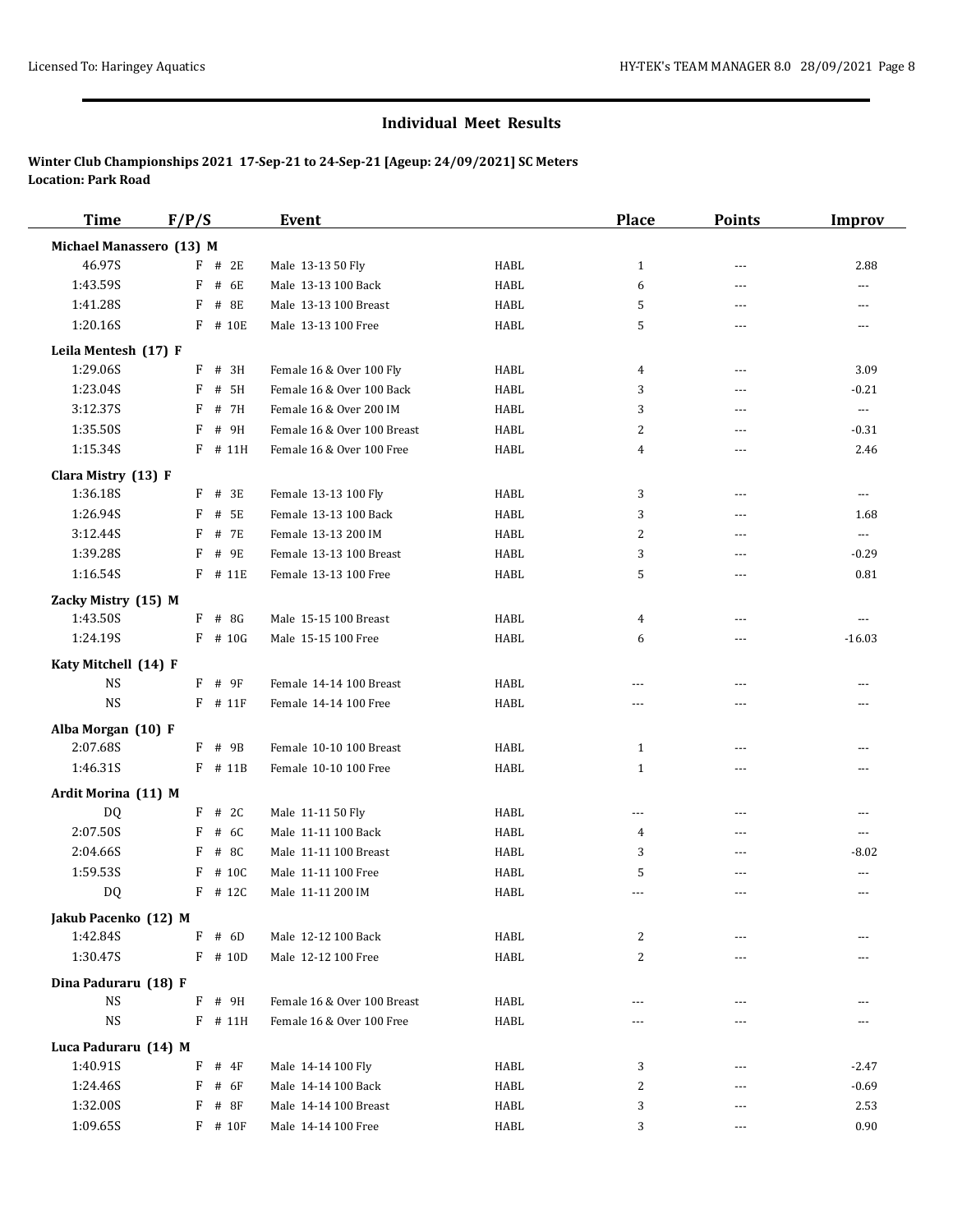| <b>Time</b>                        | F/P/S        | <b>Event</b>                |             | Place        | <b>Points</b>  | <b>Improv</b> |
|------------------------------------|--------------|-----------------------------|-------------|--------------|----------------|---------------|
| Ane Pedraza-Eguia (10) F           |              |                             |             |              |                |               |
| 1:00.46S                           | $F$ # 1B     | Female 10-10 50 Fly         | HABL        | $\mathbf{1}$ | ---            | $-3.49$       |
| 1:51.03S                           | F # 5B       | Female 10-10 100 Back       | <b>HABL</b> | $\mathbf{1}$ | $\sim$ $\sim$  |               |
| Jason Pedraza-Eguia (12) M         |              |                             |             |              |                |               |
| 51.30S                             | F<br># 2D    | Male 12-12 50 Fly           | HABL        | $\mathbf{1}$ | $---$          | $-4.44$       |
| 1:45.78S                           | F<br># 6D    | Male 12-12 100 Back         | HABL        | 3            | ---            | ---           |
| Rose Pepperday (20) F              |              |                             |             |              |                |               |
| 1:12.86S                           | F<br># 3H    | Female 16 & Over 100 Fly    | HABL        | $\mathbf{1}$ | $---$          | 1.43          |
| 1:16.36S                           | # 5H<br>F    | Female 16 & Over 100 Back   | HABL        | $\mathbf{1}$ | $\sim$ $\sim$  | 3.74          |
| 2:44.25S                           | F<br># 7H    | Female 16 & Over 200 IM     | <b>HABL</b> | $\mathbf{1}$ | $---$          | 10.92         |
| 1:27.44S                           | F<br># 9H    | Female 16 & Over 100 Breast | HABL        | $\mathbf{1}$ | ---            | 5.14          |
| 1:06.99S                           | F<br># 11H   | Female 16 & Over 100 Free   | HABL        | $\mathbf{1}$ | $\overline{a}$ | 2.90          |
| Ruben Poulier (14) M               |              |                             |             |              |                |               |
| 38.68S                             | $F$ # 2F     | Male 14-14 50 Fly           | HABL        | 1            | $\frac{1}{2}$  | $-5.39$       |
| 1:28.18S                           | F<br># 6F    | Male 14-14 100 Back         | HABL        | 4            | ---            | $-17.50$      |
| 1:13.91S                           | F<br># 10F   | Male 14-14 100 Free         | HABL        | 6            | $\overline{a}$ | $-28.12$      |
| 3:09.50S                           | F<br># 12F   | Male 14-14 200 IM           | HABL        | 5            | $---$          | $\sim$        |
| <b>Francesca Poulton (13) F</b>    |              |                             |             |              |                |               |
| 1:24.62S                           | F<br># 5E    | Female 13-13 100 Back       | <b>HABL</b> | 2            | ---            | $-11.74$      |
| 1:39.28S                           | F<br># 9E    | Female 13-13 100 Breast     | HABL        | 3            | ---            | $-15.45$      |
| 1:15.91S                           | $F$ # 11E    | Female 13-13 100 Free       | HABL        | 3            | $\overline{a}$ | $-8.80$       |
| Angus Ratcliffe (14) M             |              |                             |             |              |                |               |
| 1:33.69S                           | $#$ 8F<br>F  | Male 14-14 100 Breast       | <b>HABL</b> | 4            | $\overline{a}$ | $-35.52$      |
| 1:12.50S                           | F<br># 10F   | Male 14-14 100 Free         | <b>HABL</b> | 5            | ---            | $-33.17$      |
| 3:07.28S                           | $F$ # 12 $F$ | Male 14-14 200 IM           | <b>HABL</b> | 3            | $\overline{a}$ | $---$         |
| Elizabeth Reed (16) F              |              |                             |             |              |                |               |
| <b>NS</b>                          | # 3H<br>F    | Female 16 & Over 100 Fly    | HABL        | $- - -$      | $---$          | ---           |
| <b>NS</b>                          | # 5H<br>F    | Female 16 & Over 100 Back   | <b>HABL</b> | ---          | $\overline{a}$ |               |
| <b>NS</b>                          | F<br># 7H    | Female 16 & Over 200 IM     | HABL        | ---          | $---$          |               |
| <b>NS</b>                          | # 9H<br>F    | Female 16 & Over 100 Breast | <b>HABL</b> | $---$        | $- - -$        | $---$         |
| <b>NS</b>                          | $F$ # 11H    | Female 16 & Over 100 Free   | <b>HABL</b> | ---          | ---            |               |
| Luca Ridard (14) M                 |              |                             |             |              |                |               |
| 1:15.00S                           | # $4F$<br>F  | Male 14-14 100 Fly          | HABL        | $\mathbf{1}$ |                | $-0.94$       |
| 1:14.23S                           | # $6F$<br>F  | Male 14-14 100 Back         | HABL        | $\mathbf{1}$ |                | $-0.54$       |
| 1:20.96S                           | # 8F<br>F    | Male 14-14 100 Breast       | HABL        | $\mathbf{1}$ | ---            | $-4.01$       |
| 1:03.04S                           | F<br># 10F   | Male 14-14 100 Free         | HABL        | $\mathbf{1}$ |                | $-0.34$       |
| 2:36.47S                           | $F$ # 12 $F$ | Male 14-14 200 IM           | HABL        | $\mathbf{1}$ | ---            | $-10.34$      |
| Max Roxburgh (14) M                |              |                             |             |              |                |               |
| 1:09.12S                           | F<br># 10F   | Male 14-14 100 Free         | HABL        | 2            |                |               |
| 3:09.38S                           | $F$ # 12 $F$ | Male 14-14 200 IM           | <b>HABL</b> | 4            | ---            | $\cdots$      |
|                                    |              |                             |             |              |                |               |
| Millie Roxburgh (13) F<br>1:42.81S | F<br># 9E    | Female 13-13 100 Breast     | HABL        | 7            | ---            | $-9.72$       |
| 1:30.56S                           | $F$ # 11E    | Female 13-13 100 Free       | HABL        | 8            |                | $-7.88$       |
|                                    |              |                             |             |              | ---            |               |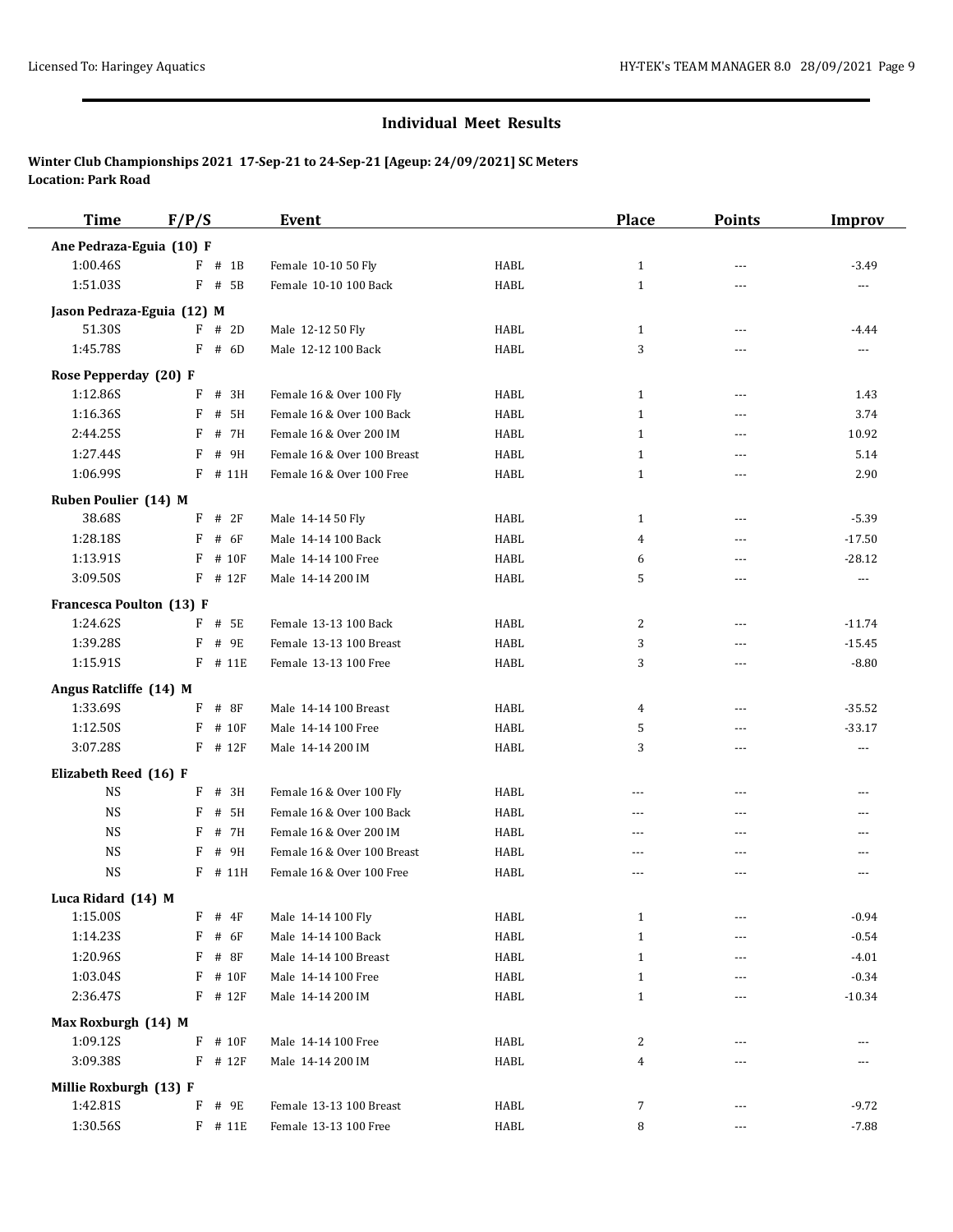| <b>Time</b>                     | F/P/S      | <b>Event</b>            |              | <b>Place</b>      | <b>Points</b>  | <b>Improv</b>        |
|---------------------------------|------------|-------------------------|--------------|-------------------|----------------|----------------------|
| Georgina Saltmarsh (12) F       |            |                         |              |                   |                |                      |
| $_{\rm NS}$                     | $F$ # 3D   | Female 12-12 100 Fly    | HABL         | $\overline{a}$    | $\overline{a}$ | $---$                |
| 1:35.59S                        | F # 5D     | Female 12-12 100 Back   | HABL         | 4                 | ---            | 0.18                 |
| <b>NS</b>                       | F # 9D     | Female 12-12 100 Breast | HABL         | $---$             | $\overline{a}$ | $\overline{a}$       |
| <b>NS</b>                       | $F$ # 11D  | Female 12-12 100 Free   | HABL         | $\sim$ $\sim$     | $\overline{a}$ | $- - -$              |
| Louis Scarfo (12) M             |            |                         |              |                   |                |                      |
| <b>DQ</b>                       | $F$ # 2D   | Male 12-12 50 Fly       | HABL         | $---$             | ---            | ---                  |
| DQ                              | $F$ # 8D   | Male 12-12 100 Breast   | HABL         | $- - -$           | ---            |                      |
| 1:58.60S                        | $F$ # 10D  | Male 12-12 100 Free     | HABL         | 5                 | $\overline{a}$ | ---                  |
| DQ                              | $F$ # 12D  | Male 12-12 200 IM       | HABL         | ---               | ---            | $\cdots$             |
| <b>Charlotte Skinner</b> (13) F |            |                         |              |                   |                |                      |
| 1:32.75S                        | $F$ # 3E   | Female 13-13 100 Fly    | HABL         | 2                 | ---            | $-3.84$              |
| 1:27.32S                        | $F$ # 5E   | Female 13-13 100 Back   | HABL         | 4                 | $\overline{a}$ | $-2.19$              |
| 3:21.00S                        | # 7E<br>F  | Female 13-13 200 IM     | HABL         | 3                 | ---            | $\scriptstyle\cdots$ |
| 1:41.75S                        | F<br># 9E  | Female 13-13 100 Breast | HABL         | 6                 | $- - -$        | $-5.10$              |
| 1:17.19S                        | F # 11E    | Female 13-13 100 Free   | HABL         | 6                 | $\overline{a}$ | $-2.08$              |
| James Smeaton (13) M            |            |                         |              |                   |                |                      |
| 1:22.32S                        | $F$ # 4E   | Male 13-13 100 Fly      | HABL         | 1                 | $\overline{a}$ | $\overline{a}$       |
| 1:20.50S                        | # 6E<br>F  | Male 13-13 100 Back     | HABL         | $\mathbf{1}$      | $---$          | 1.01                 |
| DQ                              | # 8E<br>F  | Male 13-13 100 Breast   | HABL         | $\overline{a}$    | $\overline{a}$ | $\ldots$             |
| 1:07.93S                        | $F$ # 10E  | Male 13-13 100 Free     | HABL         | 1                 | $\overline{a}$ | $-0.54$              |
| 2:57.76S                        | $F$ # 12E  | Male 13-13 200 IM       | HABL         | 1                 | $- - -$        | $\cdots$             |
| <b>Sebastian Smeaton (13) M</b> |            |                         |              |                   |                |                      |
| 1:33.10S                        | $F$ # 4E   | Male 13-13 100 Fly      | HABL         | 2                 | ---            | $\cdots$             |
| 1:25.60S                        | F # 6E     | Male 13-13 100 Back     | HABL         | 3                 | $\overline{a}$ | $-8.12$              |
| 1:37.31S                        | $F$ # 8E   | Male 13-13 100 Breast   | HABL         | 3                 | $\overline{a}$ | $-8.05$              |
| 1:15.15S                        | F<br># 10E | Male 13-13 100 Free     | HABL         | 3                 | $\overline{a}$ | $-9.10$              |
| 3:06.72S                        | $F$ # 12E  | Male 13-13 200 IM       | HABL         | 3                 | $\overline{a}$ | $\cdots$             |
| Rowan Stevenson (15) F          |            |                         |              |                   |                |                      |
| <b>NS</b>                       | $F$ # 3G   | Female 15-15 100 Fly    | HABL         | ---               | $---$          |                      |
| <b>NS</b>                       | F<br># 5G  | Female 15-15 100 Back   | HABL         | ---               | ---            |                      |
| <b>NS</b>                       | $F$ # 9G   | Female 15-15 100 Breast | HABL         | ---               | $\overline{a}$ | $\overline{a}$       |
| $_{\rm NS}$                     | $F$ # 11G  | Female 15-15 100 Free   | ${\tt HABL}$ | $\qquad \qquad -$ |                |                      |
| Karim Stitou (15) M             |            |                         |              |                   |                |                      |
| 1:30.67S                        | $F$ # 6G   | Male 15-15 100 Back     | HABL         | 5                 |                |                      |
| 1:15.25S                        | $F$ # 10G  | Male 15-15 100 Free     | HABL         | 5                 | ---            |                      |
| Aidan Sweet Purcell (15) M      |            |                         |              |                   |                |                      |
| $_{\rm NS}$                     | $F$ # 4G   | Male 15-15 100 Fly      | HABL         |                   |                |                      |
| <b>NS</b>                       | $F$ # 6G   | Male 15-15 100 Back     | HABL         |                   | ---            |                      |
| <b>NS</b>                       | $F$ # 8G   | Male 15-15 100 Breast   | HABL         | ---               | ---            |                      |
| $_{\rm NS}$                     | $F$ # 10G  | Male 15-15 100 Free     | HABL         | $---$             | $- - -$        | $---$                |
| <b>NS</b>                       | $F$ # 12G  | Male 15-15 200 IM       | HABL         | $\cdots$          | $\cdots$       | $\cdots$             |